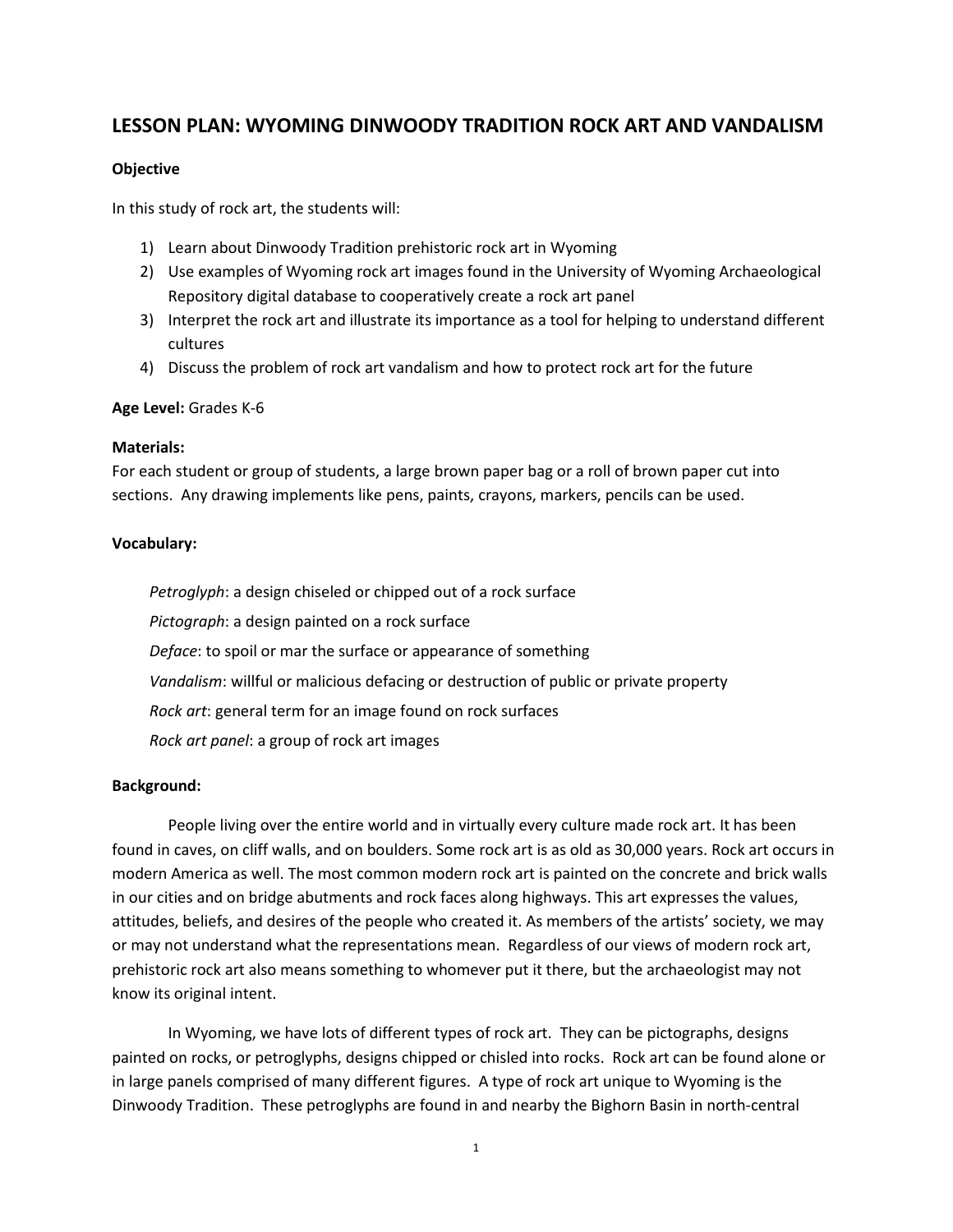Wyoming. They are very large – some even three feet tall! They usually show anthropomorphic (human-like), animal, or abstract images that may have pecked interior lines, wings, headdresses, or horns. Some researchers believe the images were made by shamans or represent the religious or supernatural beliefs of prehistoric people. Rock art is difficult to date, but the Dinwoody Tradition spans from the Early Archaic through the Historic Periods, approximately 4500-500 BP.

# **Procedure:**

- 1) Use the UWAR database to find examples of rock art images. Some sites to examine include FR194, FR311, FR343, FR372, HO186, HO660, and HO693. The instructor can do this beforehand and print the images if it is too advanced for the students.
- 2) Explain Dinwoody Tradition rock art. Show them the examples.
- 3) Divide students into groups. Explain to them they will all contribute to making a large Dinwoody Tradition rock art panel using the database images.
- 4) Cut large swaths of the brown paper. Students can crumple then re-flatten their paper to make it more like real rock surfaces.
- 5) Space students around the paper. Have each student pick a rock art image to draw on brown paper panel, or have them plan the panel design together.
- 6) When students have finished, ask them, "What is the meaning of their drawing" or "What do they think their panel or drawing represents?" Then ask questions like, "What do they think it meant to the people who made it originally? Why did the artists make the rock art? What purpose did the rock art serve? Is there a story in the rock art? Can people see different stories in the rock art?"
- 7) Display the students work in the classroom
- 8) Hold a can of paint or a marker in front of one of the panels, ask the students, "How would you feel if I were to paint my name over your rock art panel? Would that harm it?" Explain to them that defacing or destroying rock art is vandalism. How would they feel about vandalized rock art given how they felt about their own work being destroyed? Connect their feelings about their rock art being damaged to how Native Americans, archaeologists, and the public might feel when they see vandalized sites. Ask students to think of ways they can help prevent vandalism.

# **Wyoming Educational Standards Met**

# *Fine and Performing Arts:*

**FPA4.1.A.1/FPA8.1.A.1**: Students create and revise original art to express ideas, experiences, or stories

**FPA4.1.A.2**: Students investigate and apply a variety of materials, resources, technologies, and processes to communicate experiences and ideas through art

**FPA4.1.A.3**: Students apply the elements and principles of design to their artwork

**FPA4.1.A.4/FPA8.1.A.4**: Students collaborate with others in creative artistic processes